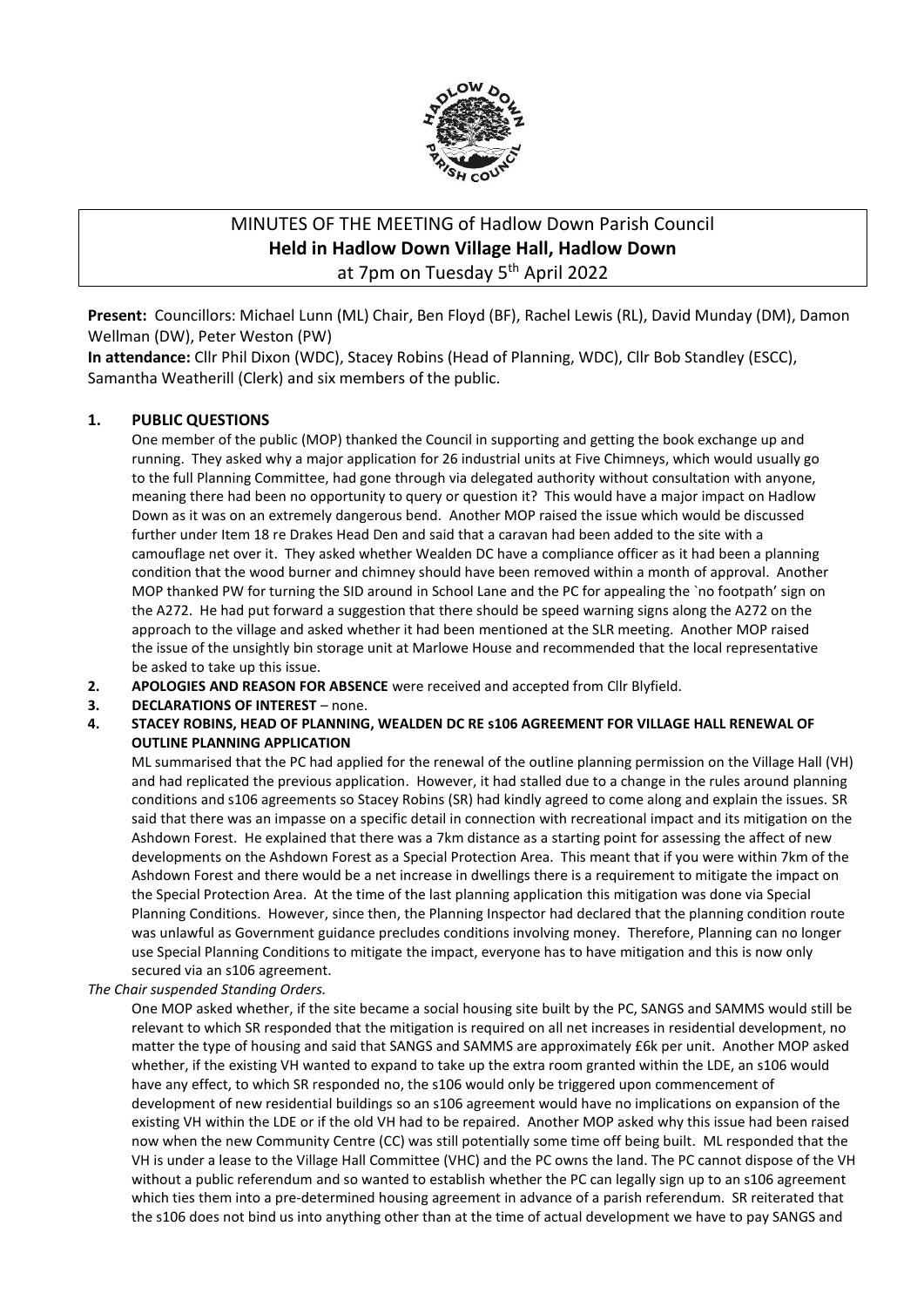SAMMS mitigation but there are legal fees involved in drawing up the agreement. However, Wealden DC are working on offering an alternative agreement called a Unilateral Undertaking which is a stripped back, cheaper, process; the VHC would have to sign as they have a legal interest in the land. SR thought we could sit on this application for a year or so and suggested it would make sense to wait for the Unilateral Undertaking to come into effect. He also agreed that if the PC did sign an s106 agreement and by the time any building took place the SANGS and SAMMS disappeared the PC would not be locked in to paying them if they were no longer in existence. Another MOP said that the CC still had two years to run on their planning application and explained that, due to Covid, fund raising had stalled in the last two years. SR said that legislation does allow for timings to be raised or increased if it is in the public interest. If HDCC want to do this they should write to SR for official permission. ML said that the two sites, the VH and CC, are intrinsically linked so asked whether it would make sense to get the timeline synched if an extension to the CC application is agreed. SR did not see any problem with doing this at the time of renewal.

**Action: The Clerk** would put this item onto next month's agenda for further discussion.

SR voluntarily agreed to answer the Five Chimney's 26 industrial unit planning approval query raised earlier by a MOP in public questions.

He said that Wealden had changed the Scheme of Delegation due to covid-19 so that the automatic referral onto full planning committee was adjusted and did away with the requirement to send commercial developments of any scale automatically to committee but in its place was public consultation on planning applications and the requirement to seek local ward member verification of an officers intent to delegate where there was an objection from the Parish or Town Council or where there were three letters with an opposing view from different households. He agreed that whilst the Five Chimneys site is controversial it was already in quasi commercial use and this is what the Government wants to be done with rural buildings. The MOP asked why Cllr Dixon had not put this change of procedure and this application before the PC for MOP to be able to comment on it.

#### *Standing Orders were re-instated.*

- **5. MINUTES OF THE MEETING** held on 1<sup>st</sup> March were agreed and signed as a true record (previously circulated).
- **6. OUTSTANDING ACTIONS FROM PREVIOUS MEETINGS:**
	- i. **Cllr Standley** would seek clarification on the issue of land ownership at Five Chimney's Lane. *Carry Forward*
	- ii. **Cllr Dixon** would follow up on the fact that you cannot leave a message on the Wealden DC noise disturbance out of hours complaint hotline and find out what a member of the public should do to report out of hours noise disturbance. It was noted that the out of hours number had been removed and replaced with an online form. *Done*
	- iii. With regard to the possibility of siting a third pole for the SID on the A272 by the Church **PW** would look into who owns the land and test out with ESCC Highways as to whether it meets the criteria for a license. PW has a meeting with the ESCC Highways Officer soon. *Carry Forward.*
	- iv. **PW** had sent a challenge to the decision by ESCC Highways that pedestrian warning signs were not considered a necessity at the location across the A272 between the `kissing gate' and Waste Wood. This is with ESCC Highways. *Carry Forward*
	- v. **SB** would liaise with the Deputy Church Warden to discuss a way forward to discourage people visiting the burial ground from using the Church's bins for their rubbish, including establishing a rota for the PC to visit and clear the area at regular intervals. *Carry Forward.*
	- vi. **DW** would take forward the issue of the licensed footpath that had been severely affected by the coppice work being undertaken near Wheelers Lane. *Carry Forward*
	- vii. **Clerks report:** update passed to councillors prior to the meeting/posted on website.
	- a. The Clerk had emailed the Parish Magazine to inform them of updates to Councillors details and responsibilities.
	- b. The Clerk had responded to Cllr Mikelis to let him know that Hadlow Down PC had voted to join the Campaign re Over-development in Wealden.
	- c. The Clerk had sent the PC's response to the Consultation on response to landscapes (Glover) review for GLEAM.
	- d. The Clerk had written to the resident with boundary and drainage issues to give them formal permission to cut back their hedge in order to reveal the boundary.
	- e. The Clerk had notified all 2022/23 grant applicants of their award and had received thanks from them all and been asked to thank the Parish Council on their behalf for their continued support.

#### **7. PLANNING:**

- **i. PLANNING APPLICATIONS:**
	- **a. WD/2022/0151/F – LAND ADJOINING, KEEPER'S COTTAGE, BRICK KILN LANE, HADLOW DOWN, UCKFIELD, TN22 4EJ** – new storage building.

The PC voted unanimously 6/0 to support this application as it is in keeping in size and scale with its location. **b. WD/2022/0330/LDE – ROUNDELS, DOG KENNEL LANE, HADLOW DOWN, UCKFIELD, TN22 4EL** – occupation of property in non-compliance of an agricultural occupancy condition for a period of more than 10 years.

The PC had no comment on this.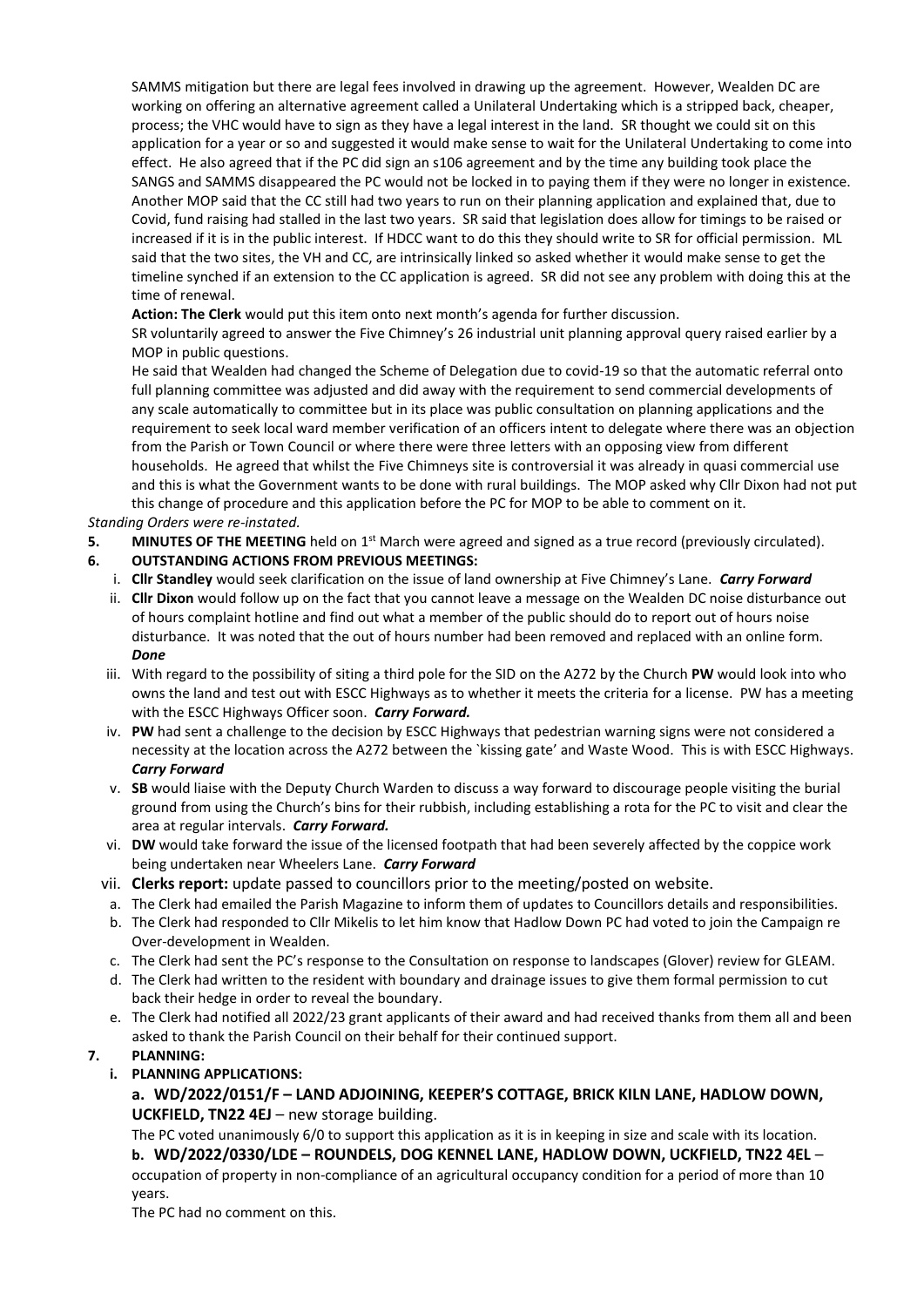#### **ii. APPROVED PLANNING APPLICATIONS:**

**a. WD/2022/0147/LB – CLAYLANDS, THE KIT WILSON TRUST FOR ANIMAL WELFARE, STONEHURST LANE, HADLOW DOWN, TN22 4ED** – full removal of existing plain clay tile roof, full re roofing to include dormer windows with matching handmade clay tiles, the insertion of roof insulation and other associated works. **b. WD/2022/0233/F – ASHURST, STOCKLANDS LANE, HADLOW DOWN, TN22 4EA –** proposed 2 bay carport/garage.

# **iii. APPEALS DISMISSED:**

**WD/2021/0482/PIP – THE PADDOCKS, SUMMER HILL, FIVE ASHES, MAYFIELD TN20 6JL –** residential development for a minimum of 1 residential dwelling or a maximum of 3 residential dwellings.

#### **iv. APPLICATIONS WITHDRAWN:**

**WD/2021/3126/F – THE OLD COTTAGE, CURTAINS HILL, HADLOW DOWN, TN22 4DU** – removal of timber gazebo, disused koi fish pond and stone paving. Erection of new studio to be used as work-from-home office with associated decking.

#### **8. REPORTS FROM CLLR.BOB STANDLEY, ESCC & CLLR PHIL DIXON** *Written reports had already been submitted which would accompany the minutes on the village website.*

Bob ran through his report and added that anyone who wishes to donate to support Ukraine should go through the `Homes for Ukraine' Government website. Secondary schools will take extra numbers but this would be more difficult for primary schools. **Actions: Cllr Standley** would look into the figures in the SEND Green paper as PW thought the figure in it stated £70m which did not seem nearly enough. He would also investigate the guidance surrounding what money would be given to aid Ukraine refugees.

Cllr Dixon responded to the earlier issues surrounding the approval of the 26 units at Five Chimneys. He said that he had dealt with three different planning officers on this application and raised the concerns to limit residential development but to stop commercial use would have been very difficult and the chances of it being overturned were small. It was noted that the PC and the community would have liked to comment on this.

# **9. HIGHWAYS**

- i. Speed Indicator Signs (SID) PW had supplied the data and the SID had been turned around in School Lane.
- ii. Concerns re peak hour `rat run' into Spring Lane **Action: PW** would be investigating this further.
- iii. Direction sign at top of Five Chimneys Lane **Action: Cllr Standley** would investigate what had happened to the sign and when it would be replaced.

#### *The Chair brought forward Item 18*

# **18. CORRESPONDENCE RECEIVED –**

- i. Query re amendments to the fencing and roadway at Drakes Head Den BF updated that he had been informed that there was work going on there and that the wood burner and chimney had not been removed and that there were a lot of other conditions on the site with regards to the protection of certain trees. The Clerk had been chasing up these issues with Wealden Enforcement. **Action: The Clerk** would send the emails to **Cllr Standley** and **Cllr Dixon** to take forward.
- ii. Complaint re rubbish being thrown onto Glebe Land from graves at burial ground it was agreed that anti-social behaviour was an issue despite signage. An article in the Parish Magazine would be published once work at the burial ground extension area had been completed, however, it was difficult to know what else could be done to stop the problem.

# **10. BURIAL GROUND:**

- i. Dealing with clearing the area owned by the PC set aside for burial ground extension *Carry Forward*
- ii. Burial Ground fees a small increase in some fees as per recommendations were agreed, however the fees for non-residents of Hadlow Down would be increased by £20 rather than £10.
- **11. REPORTS FROM COUNCILLORS (COUNCIL MATTERS AND OUTSIDE BODIES)** *Written reports had already been submitted which would accompany the minutes on the village website.*
- DW would be raising with ESCC Highways the issue of one drain cover which had been repaired for the sixth time. **12. PARISH ASSEMBLY –** It was confirmed that Sussex Police would be attending as guest speakers and the School and Mayfield Charity were attending along with County and the Parish Council. The agenda was agreed. Posters were given out to enable public notification. DW offered to get some after-meeting refreshments and ML confirmed he would get drinks. Claims could be made post Parish Assembly under Chairman's expenses.
- 13. **CO-OPTION PROCEDURE** this was agreed.
- **14. HOW TO ATTRACT VOLUNTEERS TO VILLAGE COMMITTEES –** *Carry Forward*
- **15. REQUEST FROM ESCC TO TAKE PART IN TRIAL TO REDUCE RURAL CUTTING SERVICES –** the PC voted unanimously 6/0 to not take part in this trial.
- **16. HADLOW DOWN NEIGHBOURHOOD PLAN UPDATE –** the PC had received a request from Wealden DC to have an update on our neighbourhood plan. ML said that the parish had never produced a neighbourhood plan but had, after much consultation and work, agreed a Community Plan. The Chair had recently re-read the plan and felt that many of the issues were as relevant today as when the plan was first produced. **Action: The Clerk** would redistribute the Community Plan for the PC to read and send it to Wealden DC.